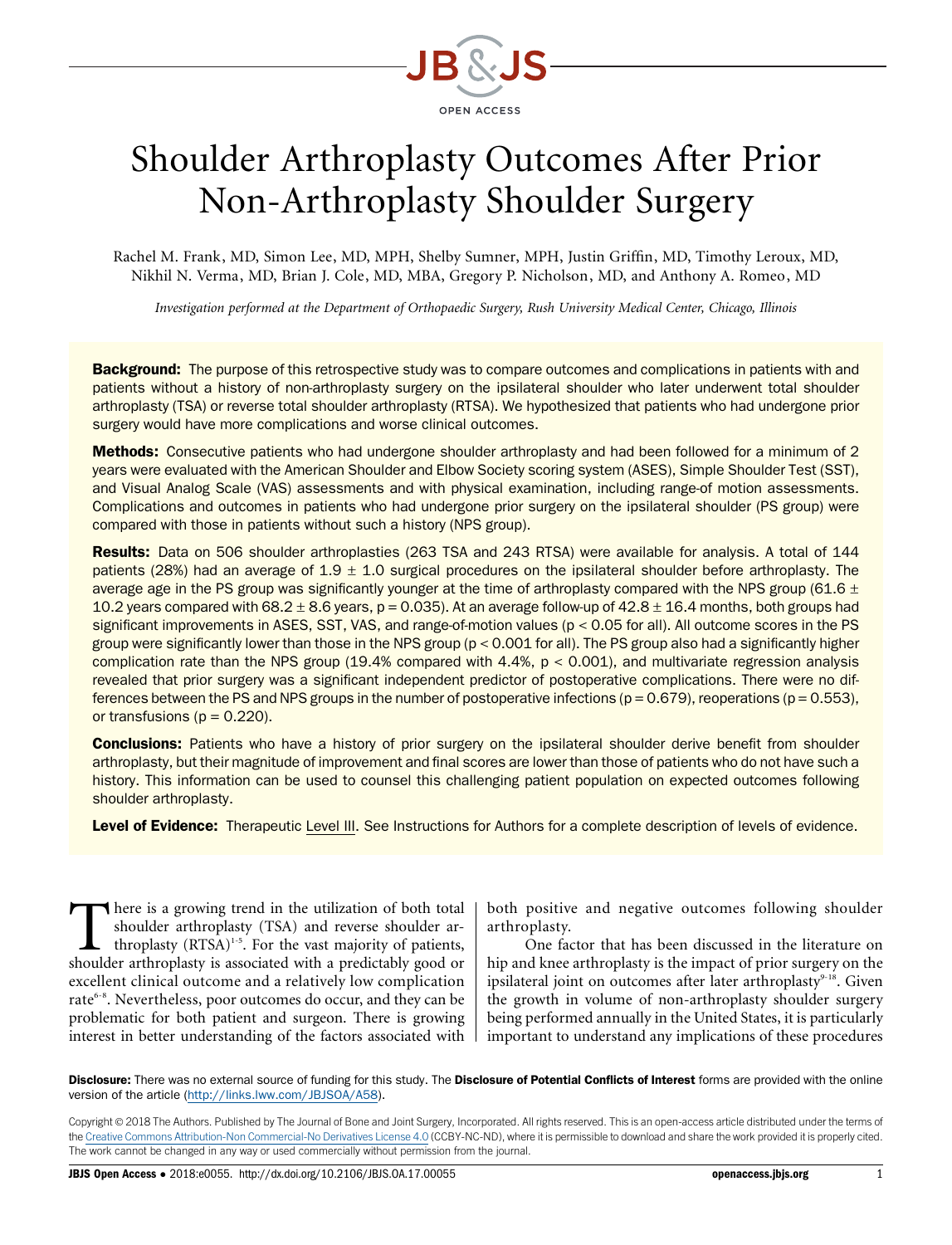To date, there have been few reports concerning the impact of a history of non-arthroplasty surgery on the ipsilateral shoulder on outcomes following later TSA and RTSA<sup>22-25</sup>. We sought to determine the impact of such a history by comparing the outcomes and complications in patients who and did not have prior surgery on the ipsilateral shoulder. We hypothesized that a history of prior surgery on the ipsilateral shoulder would be associated with increased complications and inferior clinical outcomes.

# Materials and Methods

This study was approved by our institutional review board.<br>Consecutive patients for whom inpatient primary TSA or RTSA had been performed by 1 of 2 senior, fellowship-trained shoulder surgeons between 2010 and 2014 were identified from a prospectively collected database. Patients who had a history of conversion of prior fixation of a fracture of the proximal part of the humerus or prior open stabilization were included; patients who had undergone primary hemiarthroplasty, revision TSA, or revision RTSA were excluded.

Data collected for all patients included demographic information, preoperative and postoperative physical examination and patient-reported outcome (PRO) assessments, description of prior surgery on the ipsilateral shoulder, complications, and reoperations. Any operation on the ipsilateral shoulder prior to arthroplasty was considered a single prior surgical event. If multiple procedures, such as rotator cuff repair (RCR) with biceps tenodesis, were performed during a single operative session, this was documented, but the operation was counted as a single event. This allowed for analysis of all relevant procedures on the ipsilateral shoulder prior to arthroplasty without "double-counting" any patient. Demographic information included age, sex, race, body mass index (BMI), smoking status, insurance status, and medical comorbidities. The following preoperative and postoperative assessments were used for all patients: physical examination, American Shoulder and Elbow Society (ASES) score, Simple Shoulder Test (SST), and visual analog scale (VAS) score (measured on a scale of 0 to 10). Postoperative physical examination and PRO assessments were conducted at a minimum of 2 years after arthroplasty. Physical examination with goniometric assessment of ranges of active forward elevation (FE) and active external rotation (ER) was performed by a physician assistant or surgical fellow at the time of follow-up. The postoperative examinations were done in blinded fashion, with the examiner unaware of the patient's status regarding prior surgery on the shoulder. For all patients, the numbers of complications, transfusions, and reoperations were tabulated to permit analysis based on the type of arthroplasty (RTSA or TSA) that was performed and whether or not the shoulder had been operated on previously. Pain was classified as a complication if it was persistent, localized to the ipsilateral shoulder, and not attributable to mechanical failure or to instability of the implant, neurovascular injury, or another structural problem. Transient or intermittent pain that

| <b>TABLE I Patient Demographics*</b>     |                                |                             |         |
|------------------------------------------|--------------------------------|-----------------------------|---------|
|                                          | No Prior Surgery ( $N = 362$ ) | Prior Surgery ( $N = 144$ ) | P Value |
| Sex $(F/M)$                              | 201/161                        | 69/75                       | 0.074   |
| Aget $(yr)$                              | $68.2 \pm 8.6$                 | $61.6 \pm 10.2$             | 0.035   |
| BMI† $(kg/m^2)$                          | $30.9 \pm 6.3$                 | $32.3 \pm 17.1$             | 0.022   |
| $TSA$ (no.)                              | 198 (55%)                      | 65 (45%)                    | 0.033   |
| RTSA (no.)                               | 164 (45%)                      | 79 (55%)                    | 0.033   |
| Smoking status† (no.)                    |                                |                             | 0.032   |
| Nonsmoker                                | 177                            | 98                          |         |
| Smoker                                   | 8                              | 14                          |         |
| Former smoker                            | 44                             | 29                          |         |
| Insurance type+ (no.)                    |                                |                             | < 0.001 |
| Medicare/Medicaid                        | 202 (56%)                      | 46 (32%)                    |         |
| Private                                  | 150 (41%)                      | 75 (52%)                    |         |
| Self pay                                 | 5(1.4%)                        | 1(0.7%)                     |         |
| Workers' Compensation                    | 5(1.4%)                        | 22 (15.3%)                  |         |
| Medical comorbidities <sup>+</sup> (no.) | $5.4 \pm 3.3$                  | $4.4 \pm 3.2$               | 0.196   |
| Diabetes (no.)                           | 50 (13.8%)                     | 23 (16.0%)                  | 0.372   |

\*BMI = body mass index, TSA = total shoulder arthroplasty, and RTSA = reverse total shoulder arthroplasty. †The values are given as the mean and standard deviation. The category includes diabetes, which is also listed separately. ‡Smoking status and insurance type were not recorded for all patients.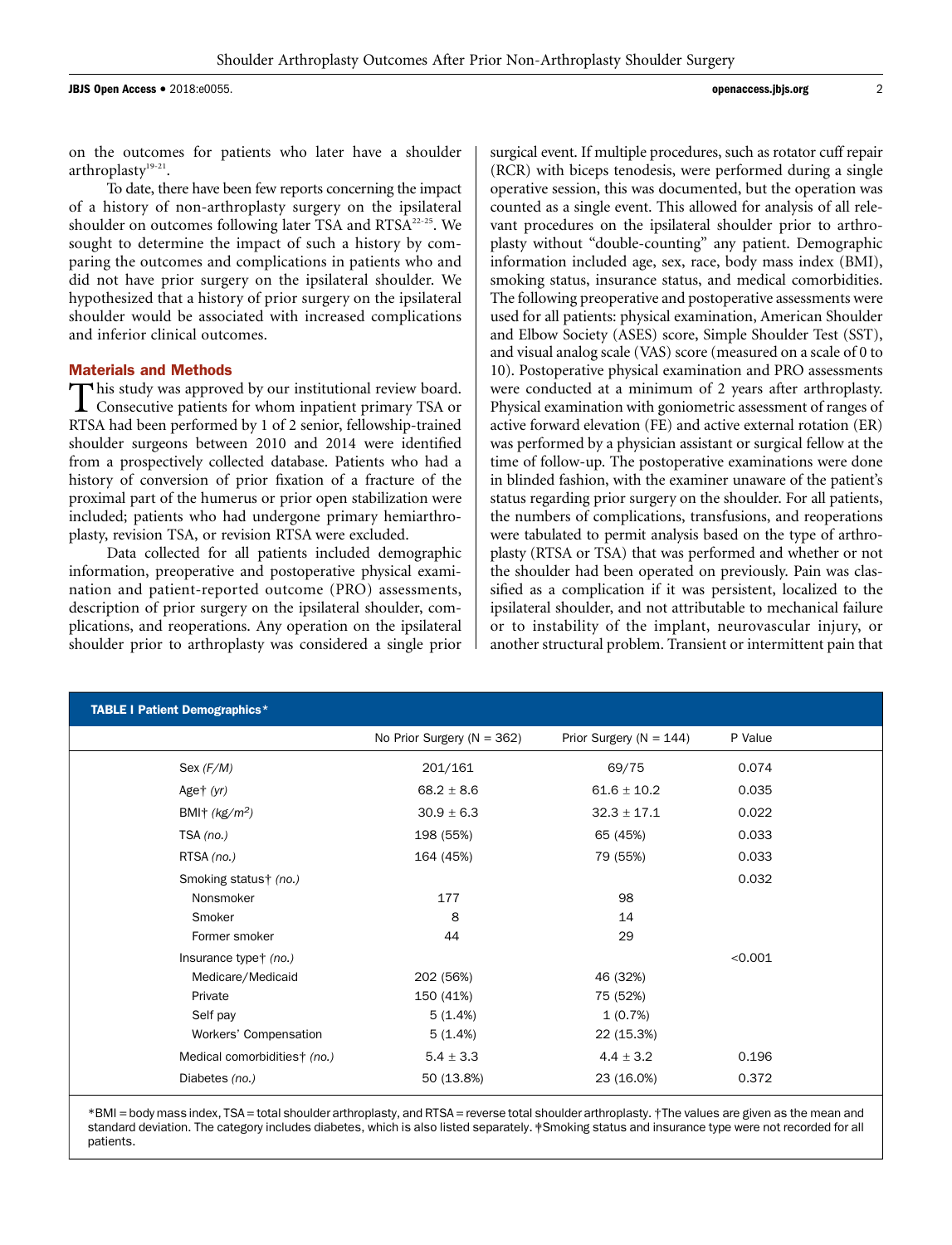JBJS Open Access • 2018:e0055. com and a series of a series of a series of a series of a series of a series of a series of a series of a series of a series of a series of a series of a series of a series of a series of a s

| <b>TABLE II Prior Surgical Procedures (N = 144 Patients)*</b>                                        |                   |               |
|------------------------------------------------------------------------------------------------------|-------------------|---------------|
|                                                                                                      | No. of Procedures | % of Patients |
| Arthroscopy (including arthroscopic joint debridement)                                               | 83                | 58            |
| Rotator cuff repair                                                                                  | 96                | 67            |
| Subacromial decompression, acromioplasty, and/or Mumford procedure                                   | 38                | 26            |
| Putti-Platt, Bristow, and/or Latariet procedure                                                      | 10                |               |
| Capsular release                                                                                     |                   | 5             |
| Fracture fixation, proximal part of humerus                                                          | 13                | 9             |
| Anterior labral repair, posterior labral repair, and/or superior labrum anterior to posterior repair | 18                | 13            |
| Proximal biceps tenodesis                                                                            | 11                | 8             |
|                                                                                                      |                   |               |

\*Multiple patients had undergone ‡1 prior procedure on the shoulder (average of 1.9 ± 1.0 procedures on the ipsilateral shoulder prior to arthroplasty).

did not require any intervention was not considered to be a complication.

#### Statistical Analysis

Statistical analysis was performed using 1-way univariate analysis, bivariate correlation, and multivariate analyses of covariates (ANCOVA/MANCOVA), adjusting for age, and the chi-square or Fisher exact test. SPSS version 22.0 (IBM) was used for all analyses, with  $p < 0.05$  considered significant.

#### Results

f a total of 715 consecutive patients who met the inclusion criteria, data on 506 patients (71%) were available for analysis at an average of  $42.8 \pm 16.4$  months following arthroplasty. Patients were considered lost to follow-up and not included in the analysis if they remained unreachable after  $\geq$ 5 phone and/or e-mail attempts and/or they did not complete postoperative surveys. Of the 506 patients, 263 had undergone TSA and 243 had undergone RTSA. There were 236 men (47%) and 270 women (53%), and the average age (and standard deviation) at the time of arthroplasty was  $66.4 \pm 9.5$  years (range, 33 to 88 years) (Table I). A total of 144 patients (28%) had a history of an average of 1.9  $\pm$ 1.0 surgical procedures on the ipsilateral shoulder prior to arthroplasty (PS group); 362 patients (72%) had not undergone surgery on the ipsilateral shoulder prior to arthroplasty (NPS group). In the PS group, 79 patients (55%) had RTSA and 65 (45%) had TSA. PS patients were significantly younger than NPS patients at the time of arthroplasty (an average age of  $61.6 \pm 10.2$ ) years compared with 68.2  $\pm$  8.6 years, p = 0.035). For the PS patients, the most common prior surgical procedure was RCR (performed in 67% of patients) (Table II).

# Clinical Outcomes

At the time of final follow-up, compared with their preoperative values, both the PS group and the NPS group showed significantly improved scores for the ASES (from 40.4 to 81.7  $\pm$ 22.9, p < 0.001), SST (from 3.5 to 8.9 ± 3.5, p < 0.001), and VAS (from 5.3 to  $1.2 \pm 3.2$ ,  $p < 0.001$ ). Patients in both groups also demonstrated significant improvements in range of motion compared with preoperative values: active FE improved from  $91.2^{\circ} \pm 36.2^{\circ}$  to  $140.1^{\circ} \pm 28.7^{\circ}$  (p < 0.001) and active ER increased from  $27.4^{\circ} \pm 18.8^{\circ}$  to  $51.6^{\circ} \pm 16.7^{\circ}$  (p < 0.001). Univariate analysis demonstrated significantly lower outcome scores at final follow-up in the PS group compared with the NPS group for the ASES (PS group,  $73.2 \pm 21.7$  and NPS group, 84.9  $\pm$  16.9; p < 0.001), SST (PS group, 7.7  $\pm$  3.5 and NPS group,  $9.3 \pm 2.7$ ;  $p < 0.001$ ), and VAS (PS group,  $2.0 \pm 3.1$  and NPS group,  $0.9 \pm 1.8$ ;  $p < 0.001$ ) (Table III). Postoperative FE values were significantly lower for patients in the PS group than they were for patients in the NPS group (PS group,  $133.8^{\circ} \pm$ 33.4° and NPS group,  $142.3^{\circ} \pm 26.4^{\circ}$ ;  $p < 0.001$ ). Preoperative FE and ER for the 2 groups were not significantly different (FE for the PS group, 89.4  $\pm$  40.3 and for the NPS group, 90.93  $\pm$ 

| <b>TABLE III Comparison of Patient-Reported Outcomes for</b><br><b>Patients with and without Prior Surgery on the</b><br>Ipsilateral Shoulder* |                                    |                                 |         |  |
|------------------------------------------------------------------------------------------------------------------------------------------------|------------------------------------|---------------------------------|---------|--|
|                                                                                                                                                | No Prior<br>Surgery<br>$(N = 362)$ | Prior<br>Surgery<br>$(N = 144)$ | P Value |  |
| VAS preop.                                                                                                                                     | $5.4 \pm 2.5$                      | $5.2 + 2.5$                     | 0.426   |  |
| VAS postop.                                                                                                                                    | $0.9 \pm 1.8$                      | $2.0 \pm 3.1$                   | < 0.001 |  |
| SST preop.                                                                                                                                     | $3.5 + 2.6$                        | $3.5 + 2.6$                     | 0.287   |  |
| SST postop.                                                                                                                                    | $9.3 + 2.7$                        | $7.7 + 3.5$                     | < 0.001 |  |
| ASES preop.                                                                                                                                    | $40.6 + 17.2$                      | $40.1 + 18.1$                   | 0.520   |  |
| ASES postop.                                                                                                                                   | $84.9 + 16.9$                      | $73.2 + 21.7$                   | < 0.001 |  |
| FE preop. $(^\circ)$                                                                                                                           | $91.6 + 34.3$                      | $89.4 + 40.3$                   | 0.002   |  |
| FE postop. $(^\circ)$                                                                                                                          | $142.3 + 26.4$                     | $133.8 + 33.4$                  | < 0.001 |  |
| ER preop. $(^\circ)$                                                                                                                           | $26.2 + 17.2$                      | $30.0 + 23.3$                   | < 0.001 |  |
| ER postop. $(°)$                                                                                                                               | $52.3 + 16.5$                      | $49.9 + 18.1$                   | 0.493   |  |

\*The values are given as the mean and standard deviation. VAS = visual analog scale, SST = Simple Shoulder Test, ASES = American Shoulder and Elbow Society score, FE = active forward elevation, and ER = active external rotation.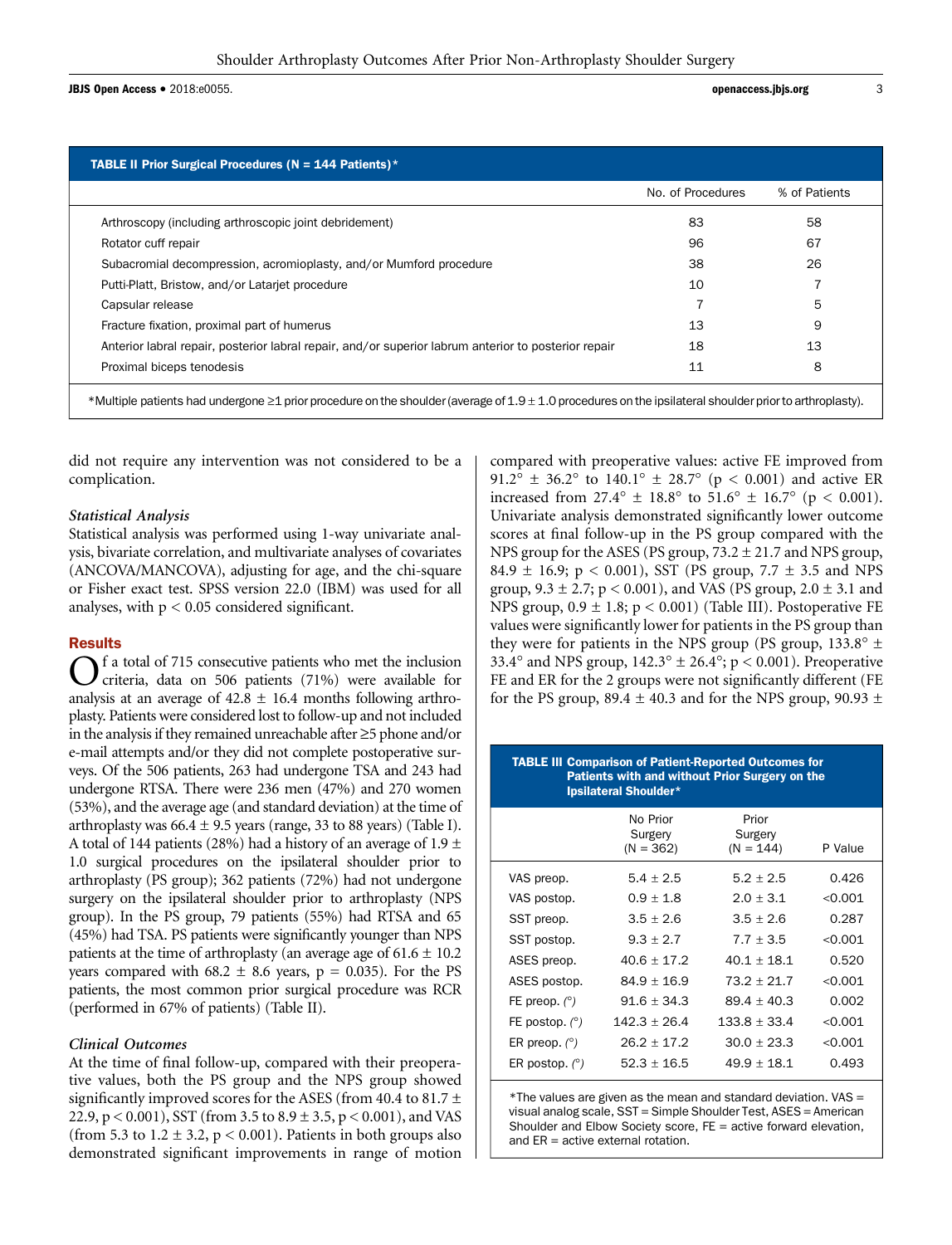**JBJS Open Access •** 2018:e0055. **and 2018: and 2018: and 2018: and 2018: and 2018: and 2018: and 2018: and 2018: and 2018: and 2018: and 2018: and 2018: and 2018: and 2018: and 2018: and 2018** 

TABLE IV Comparison of Patient-Reported Outcomes Based on Type of Prior Surgery ( $N = 144$ )\*  $RCR (N = 96)$ Other Prior Surgery  $(N = 48)$  P Value VAS preop.  $5.3 \pm 2.6$   $5.1 \pm 2.5$  0.907 VAS postop.  $1.9 \pm 2.5$   $2.1 \pm 3.6$  0.852 SST preop. 2.6  $\pm$  2.2 4.5  $\pm$  2.6 0.026 SST postop.  $6.8 \pm 3.6$   $8.6 \pm 3.3$  0.286 ASES preop.  $37.9 \pm 17.3$   $42.4 \pm 18.7$  0.510 ASES postop.  $70.8 \pm 21.7$   $75.8 \pm 21.6$  0.927 FE preop. (°)  $75.3 \pm 35.9$   $103.7 \pm 39.7$  0.086<br>FE postop. (°)  $124.1 \pm 34.1$   $143.4 \pm 29.9$  0.132 FE postop. (°)  $124.1 \pm 34.1$   $143.4 \pm 29.9$  0.132<br>ER preop. (°)  $31.6 \pm 23.4$   $28.9 \pm 23.4$  0.936  $31.6 \pm 23.4$   $28.9 \pm 23.4$  0.936<br> $47.6 \pm 18.6$   $51.9 \pm 17.6$  0.833 ER postop.  $(°)$ \*The values are given as the mean and standard deviation. RCR = rotator cuff repair,  $VAS =$  visual analog scale,  $SST =$  Simple Shoulder Test, ASES = American Shoulder and Elbow Society score,  $FE = active$  forward elevation, and  $ER = active$  external rotation.

34.5;  $p = 0.0002$ ; ER for the PS group,  $30.0 \pm 23.3$  and for the NPS group,  $26.2 \pm 17.2$ ;  $p < 0.001$ ). Bivariate correlation subanalysis of the PS group revealed that postoperative values for FE, ER, and VAS were not affected by the number of prior surgical procedures ( $p > 0.05$ ). However, postoperative scores for the SST and ASES decreased significantly as the number of prior surgical procedures increased: for the SST, the Pearson correlation was  $-0.273$  (p = 0.01) and for the ASES, the Pearson correlation was  $-0.195$  (p = 0.05). For patients in the PS group, no significant differences in outcome scores or magnitudes of change in outcomes were detected between patients who had a history of RCR compared with any of the other procedures ( $p > 0.05$  for all) (Table IV).

# Results After TSA Compared with RTSA

There were no significant differences between patients who had TSA and those who had RTSA with regard to postoperative scores for the ASES ( $p = 0.720$ ), SST ( $p = 0.595$ ), or VAS  $(p = 0.071)$ . There were also no significant differences in values for postoperative ER ( $p = 0.312$ ) (Table V). Patients who underwent TSA had significantly more postoperative FE than those who had RTSA (TSA,  $147.2^{\circ} \pm 25.2^{\circ}$  and RTSA,  $132.1^{\circ} \pm 25.2^{\circ}$  $30.3^\circ$ ; p = 0.004). There were no significant differences between patients who had TSA and those who had RTSA with regard to overall complications ( $p = 0.627$ ), infections ( $p = 0.658$ ), or reoperations ( $p = 0.564$ ). Of the patients who had RTSA, 16 (7%) needed transfusion, significantly more than the 3 patients (1%) who underwent TSA ( $p = 0.003$ ) (Table V).

# Complications and Reoperations

A total of 44 complications occurred, for a complication rate of 8.7%, and 15 reoperations were performed, for a rate of 3.0% (Tables V and VI). The overall infection rate was 0.8% ( $n = 4$ ),

and the overall transfusion rate was  $3.8\%$  (n = 19). One deep and 2 superficial infections occurred in the NPS group, and there was 1 deep infection in the PS group. In the PS group, 28 patients (19.4%) had a postoperative complication and 5 (3.5%) had a reoperation; in the NPS group, there were 16 postoperative complications (4.4%) and 10 reoperations (2.8%). The rate of complications in the PS group (19.4%) was significantly higher than that in the NPS group (4.4%)  $(p < 0.001)$ ; this difference was largely driven by minor complications (Table VI). There was no significant difference between the PS and NPS groups in the number of major complications, including infection ( $p = 0.679$ ), reoperation  $(p = 0.553)$ , and the need for transfusion  $(p = 0.220)$ . Seven patients had postoperative instability: 1 patient in the NPS group who had RTSA and 6 patients in the PS group, 2 of whom had TSA and 4 of whom had RTSA.

#### Multivariate Regression Analysis

In an attempt to account for these individual variables, multivariate regression analysis was performed. This revealed that prior surgery was a significant independent predictor of postoperative complications and that the patient's sex, type of arthroplasty (TSA or RTSA), and BMIwere not. Patients in the NPS group had 1.144 times lower odds of postoperative complications than patients in the PS group ( $p = 0.003$ , 95% confidence interval  $|CI| = 0.151$  to 0.671). Older age was weakly associated with greater odds of complications ( $p = 0.005$ , odds ratio during the study period = 1.059, 95% CI = 1.018 to 1.105).

# Subset Analysis of RTSA Patients

Compared with patients in the NPS group, those in the PS group who underwent RTSA had significantly worse outcomes as measured by the ASES (71.4  $\pm$  20.1 compared with 82.3  $\pm$ 15.6,  $p = 0.004$ ), SST (7.0  $\pm$  3.4 compared with 8.6  $\pm$  2.6,

| <b>TABLE V Comparison of Outcomes After RTSA and TSA*</b> |                            |                           |         |  |
|-----------------------------------------------------------|----------------------------|---------------------------|---------|--|
|                                                           | <b>RTSA</b><br>$(N = 243)$ | <b>TSA</b><br>$(N = 263)$ | P Value |  |
| VAS postop. <sup>†</sup>                                  | $1.1 + 1.9$                | $1.4 + 2.7$               | 0.071   |  |
| SST postop. <sup>†</sup>                                  | $8.0 + 3.0$                | $9.6 + 3.0$               | 0.595   |  |
| ASES postop. <sup>†</sup>                                 | $78.6 + 18.0$              | $84.1 + 19.9$             | 0.720   |  |
| FE postop. $\dagger$ ( $\degree$ )                        | $132.1 + 30.3$             | $147.2 + 25.2$            | 0.004   |  |
| ER postop. $\dagger$ (°)                                  | $45.7 + 16.3$              | $56.8 + 15.9$             | 0.312   |  |
| Infections (no.)                                          | 2                          | 2                         | 0.658   |  |
| Complications (no.)                                       | 20                         | 24                        | 0.627   |  |
| Reoperations (no.)                                        | 8                          | 7                         | 0.564   |  |
| Transfusions (no.)                                        | 16                         | З                         | 0.003   |  |

\*RTSA = reverse total shoulder arthroplasty, TSA = total shoulder arthroplasty, VAS = visual analog scale, SST = Simple Shoulder Test, ASES = American Shoulder and Elbow Society score, FE = active forward elevation, and  $ER =$  active external rotation.  $\dagger The$ values are given as the mean and standard deviation.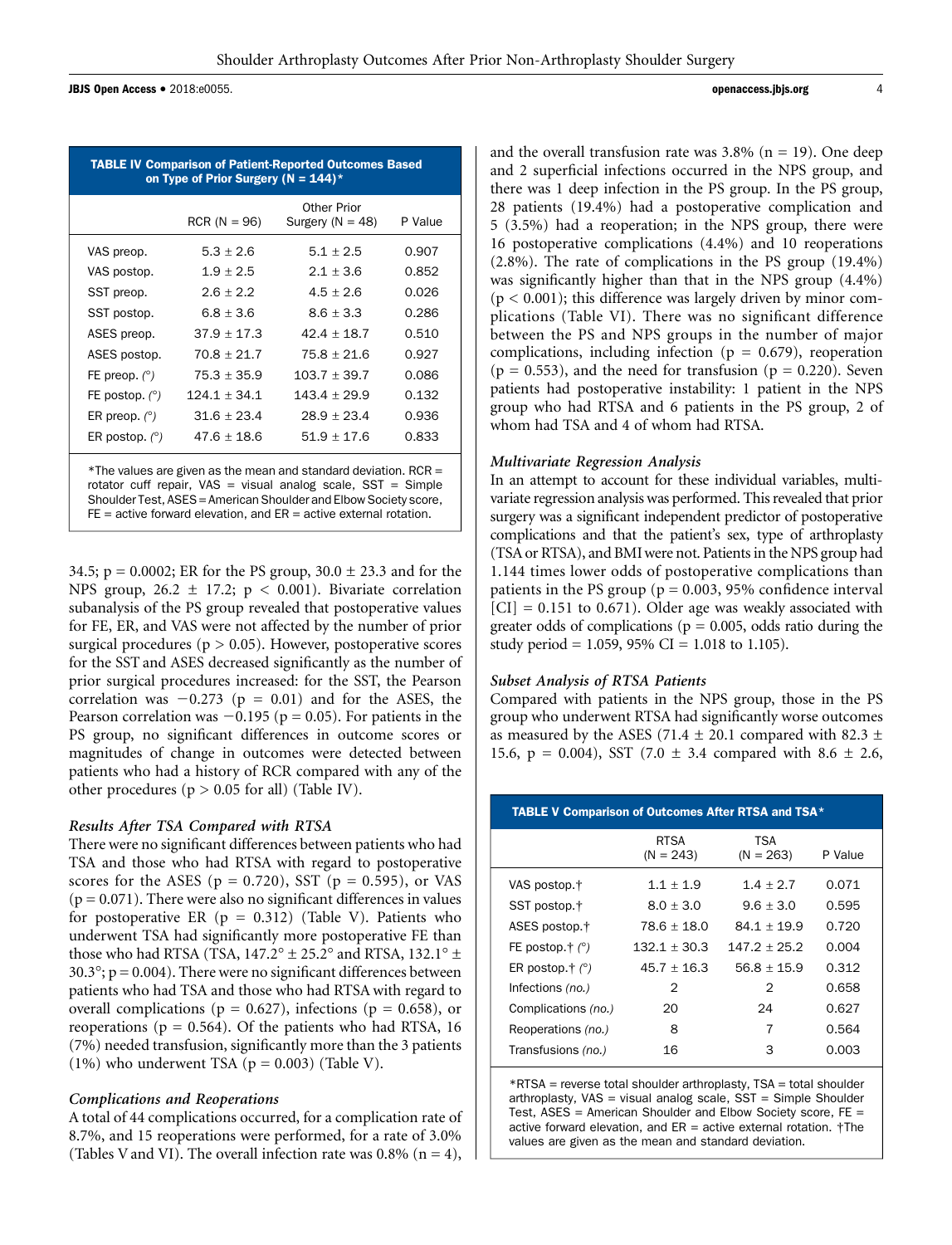# JBJS Open Access • 2018:e0055. com and a series of the contract of the contract of the contract of the contract of the contract of the contract of the contract of the contract of the contract of the contract of the contrac

| <b>TABLE VI Complications and Reoperations*</b>                                                                                  |                                |                                                     |         |  |
|----------------------------------------------------------------------------------------------------------------------------------|--------------------------------|-----------------------------------------------------|---------|--|
|                                                                                                                                  | No Prior Surgery ( $N = 362$ ) | Prior Surgery ( $N = 144$ )                         | P Value |  |
| Complications (no. of patients)                                                                                                  | 16 (4.4%)                      | 28 (19.4%)                                          | < 0.001 |  |
| Infection                                                                                                                        | 3 (2 superficial, 1 deep)      | 1 (late, deep infection)                            | 0.679   |  |
| <b>Stiffness</b>                                                                                                                 | 3                              | $\overline{2}$                                      |         |  |
| Pain                                                                                                                             | 6                              | 12                                                  |         |  |
| Instability/dislocation                                                                                                          | $\mathbf{1}$                   | 6                                                   |         |  |
| Aseptic loosening of glenoid component                                                                                           | 1                              | 1                                                   |         |  |
| Periprosthetic fracture                                                                                                          | 1                              | 0                                                   |         |  |
| Subscapularis failure                                                                                                            | $\Omega$                       | 2                                                   |         |  |
| Axillary nerve neurapraxia                                                                                                       | 1                              | $\Omega$                                            |         |  |
| Cubital tunnel syndrome due to sling use (no symptoms<br>preop.)                                                                 | 0                              | 1 (required surgery - ulnar<br>nerve transposition) |         |  |
| Unexplained weakness                                                                                                             | $\Omega$                       | 1                                                   |         |  |
| Lymphedema                                                                                                                       | $\Omega$                       | 1                                                   |         |  |
| Acromial stress reaction                                                                                                         | $\mathbf 0$                    | $\mathbf{1}$                                        |         |  |
| Reoperations                                                                                                                     | 10 (2.8%)                      | 5(3.5%)                                             | 0.553   |  |
| Arthroscopic repair of rotator cuff                                                                                              | 1                              | 0                                                   |         |  |
| Irrigation and debridement with polyethylene exchange for<br>deep infection                                                      | $\mathbf{1}$                   | 0                                                   |         |  |
| Irrigation and debridement for superficial infection                                                                             | 2                              | 0                                                   |         |  |
| Arthroscopic capsular release                                                                                                    | $\overline{2}$                 | 1                                                   |         |  |
| Arthroscopic irrigation and debridement with spacer<br>placement                                                                 |                                | $\Omega$                                            |         |  |
| Periprosthetic fracture ORIF                                                                                                     | $\mathbf{1}$                   | $\mathbf{1}$                                        |         |  |
| <b>Revision RTSA</b>                                                                                                             | 1                              | 2                                                   |         |  |
| Conversion of TSA to RTSA                                                                                                        | 1                              | 1                                                   |         |  |
| Conversion of arthroplasty to hemiarthroplasty                                                                                   | 1                              | 0                                                   |         |  |
| Transfusions                                                                                                                     | 4                              | 15                                                  | 0.220   |  |
| *ORIF = open reduction and internal fixation, RTSA = reverse total shoulder arthroplasty, and TSA = total shoulder arthroplasty. |                                |                                                     |         |  |

 $p = 0.003$ ), VAS (1.7 ± 2.3 compared with  $0.8 \pm 1.6$ , p < 0.001), and postoperative FE (121.7  $\pm$  33.4° compared with 137.2  $\pm$ 27.5°,  $p = 0.006$ ). There was no difference in postoperative ER values (44.4 $\degree$  ± 18.9 $\degree$  compared with 46.3 $\degree$  ± 15.1 $\degree$ , p = 0.089). In the PS group, the clinical outcomes following arthroplasty for patients who had a history of  $\geq 1$  prior RCR were worse than those for patients who had not undergone RCR, including worse values for postoperative FE (121.0 $\degree$  ± 34.8 $\degree$  compared with  $135.8^{\circ} \pm 27.9^{\circ}$ , p = 0.004), VAS (1.7  $\pm$  2.3 compared with  $0.9 \pm 1.7$ , p = 0.011), SST (6.7  $\pm$  3.4 compared with 8.5  $\pm$  2.7,  $p < 0.001$ ), and ASES (70.7  $\pm$  19.8 compared with 81.5  $\pm$  16.4, p < 0.001). Postoperative ER was not affected by prior RCR status ( $p = 0.752$ ). In addition, among the patients who underwent RTSA, those in the PS group had a significantly higher rate of overall postoperative complications (15 of 79, 19.0%) than patients in the NPS group (5 of 164, 3.0%,  $p < 0.001$ ), although there were no significant differences in the number of infections (1 in each group,  $p = 0.545$ ), reoperations (3 compared with 5,  $p = 0.513$ ), or the need for transfusion (4 compared with 12,  $p = 0.350$ ).

#### Subset Analysis of TSA Patients

Compared with patients in the NPS group, those in the PS group who underwent TSA had significantly worse outcomes as measured by the ASES (75.5  $\pm$  23.6 compared with 87.0  $\pm$ 17.6,  $p = 0.001$ ), SST (8.5  $\pm$  3.5 compared with 10.0  $\pm$  2.7,  $p = 0.006$ , and VAS (2.3  $\pm$  3.9 compared with 1.0  $\pm$  2.0,  $p = 0.001$ ). There was no difference in postoperative FE (149.0 $\degree$  $\pm$  26.6° compared with 146.7°  $\pm$  24.7°, p = 0.947) or ER (55.8°  $\pm$  15.3° compared with 57.1°  $\pm$  16.0°, p = 0.485). In contrast to the patients who had RTSA, in patients who had had TSA there were no significant differences in any PRO or range-of-motion outcome ( $p > 0.05$  for all) between patients in the PS group with a history of  $\geq$ 1 prior RCR and patients who had not had a prior RCR. This result may be attributable to the small sample size of patients in the TSA group who had a history of RCR ( $n =$ 12) in comparison with the large number without such a history  $(n = 251)$ . In addition, of the patients who had TSA, those in the PS group had significantly more postoperative complications overall (11 of 65, 16.9%) than patients in the NPS group (10 of 198, 5.1%,  $p = 0.002$ ), although there were no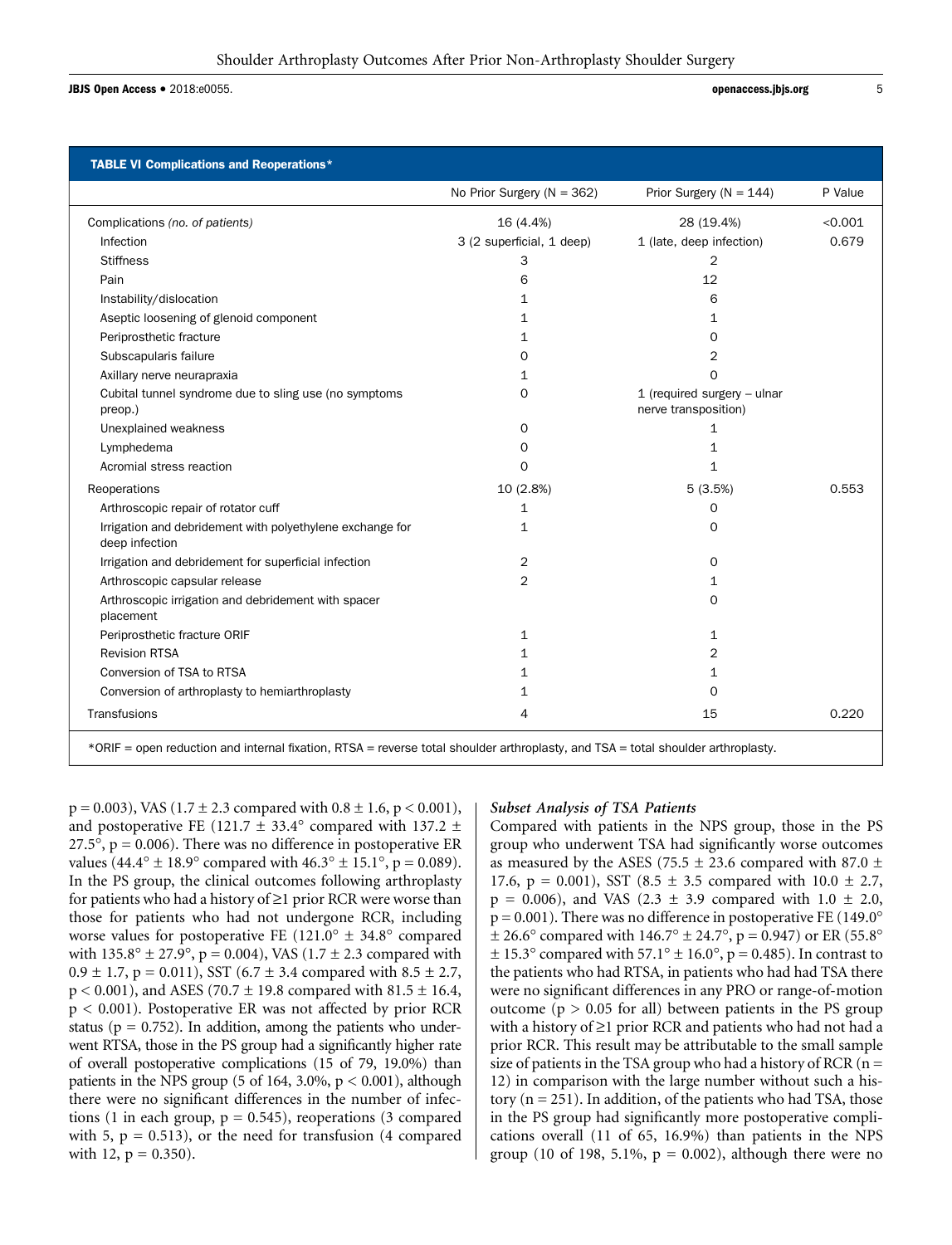**JBJS Open Access •** 2018:e0055. **compared to 2018:e0055.** openaccess.jbjs.org 6

significant differences in the number of postoperative infections (0 compared with 2,  $p = 0.566$ ), reoperations (2 compared with 7,  $p = 0.207$ , or transfusions (0 compared with 3,  $p = 0.617$ .

#### **Discussion**

The principal findings of this study support the hypothesis  $\mathsf L$  that prior surgery on the ipsilateral shoulder negatively affects outcomes following shoulder arthroplasty. Specifically, the data demonstrate that while patients who have a history of surgery on the ipsilateral shoulder derive benefit from shoulder arthroplasty, their magnitude of improvement and final PRO scores are significantly lower than those of patients who do not have such a history. Furthermore, patients who undergo shoulder arthroplasty after prior shoulder surgery have a significantly higher complication rate than patients who have not had such prior surgery. Notably, patients who have a history of RCR prior to shoulder arthroplasty do not have higher rates of major complications, including infection, compared with patients who have undergone other (non-RCR) types of shoulder surgery prior to arthroplasty. Finally, in our study, the patients who had a history of prior surgery on the ipsilateral shoulder were, on average, 7 years younger than the patients who had not undergone such surgery.

In 2016, Matsen et al.<sup>22</sup> analyzed the 2-year clinical outcomes of 275 patients who had undergone hemiarthroplasty, TSA, RTSA, or so-called ream-and-run arthroplasty. The authors found that positive prognostic factors associated with better clinical outcomes included class-I status in the rating system of the American Society of Anesthesiologists (ASA), a non-work-related diagnosis, a lower baseline SST score, no radiographic evidence of superior displacement of the humeral head, a glenoid type other than A1, and no history of surgery on the ipsilateral shoulder. Simmen et al.<sup>23</sup> found that a history of shoulder surgery and an age of >75 years were risk factors for unsuccessful outcomes in 140 patients 1 year after TSA. Importantly, a successful outcome, as defined by a Constant score of  $\geq 80$ , was achieved in only 34% of that entire cohort of patients. In 2017, Werthel et al.<sup>24</sup> assessed the results in 4,577 patients who had undergone shoulder arthroplasty at the Mayo Clinic between 1970 and 2012 and determined the influence of prior non-arthroplasty surgery on the shoulder (813 patients; 18%) on the risk of infection after shoulder arthroplasty. The rate of postoperative deep infection in the shoulder was 1.49%  $(n = 68)$ , and the risk of infection was significantly higher in patients who had a history of prior shoulder surgery (2.46% compared with 1.28%,  $p = 0.0094$ ). This result is in contrast to the findings of the present study, which did not find prior surgery on the ipsilateral shoulder to be a significant risk factor for the development of infection after shoulder arthroplasty. The difference in our findings may be attributable to our study being underpowered to detect differences in infection rate, given the low overall incidence of infection in the study cohort. In a separate study, Leschinger et al.<sup>25</sup> assessed the impact of several patient-specific factors on complications in 275 patients who underwent anatomic TSA for primary osteoarthritis. Those authors reported an overall complication rate of 9.8%  $(n = 27)$ , with factors including an ASA class of III and positive smoking status to be predictive of complications. A history of prior non-arthroplasty shoulder surgery was not found to be associated with complications.

Because of the overall low infection rate following shoulder arthroplasty, estimated to be 1.1% to  $1.4\%^{26,27}$ , it is possible that the sample size of the present study is too small, and thus underpowered, to allow detection of a difference in infection rate based on the presence or absence of prior shoulder surgery. As determined by an a priori power analysis based on historical controls<sup>26,27</sup>, using a power of 0.8, detection of even a small clinical difference in infection rate between the PS and NPS groups would require a sample size of at least 1,238 patients in each group.

With respect to overall clinical outcomes, patients in the present study who had undergone prior surgery on the ipsilateral shoulder benefited from shoulder arthroplasty, but their final PRO scores were significantly lower than those of patients without such prior surgery. Importantly, as described by Tashjian et al.<sup>28</sup>, the minimal clinically important differences for the PROs evaluated in the present study were 20.9 for the ASES, 2.4 for the SST, and 1.4 for the VAS. While overall outcomes were better in the NPS group, patients in both groups met the minimal clinically important difference for all 3 PROs; thus, the clinical importance of the superior scores in the NPS group is unclear.

There were several important differences between the PS and NPS groups. For patients in the PS group, the average BMI was significantly higher (32.3 compared with 30.9 kg/m<sup>2</sup>), the average age was significantly younger (61.6 compared with 68.2 years), and proportionally more RTSAs than TSAs were performed (55% compared with 45%). Multivariate regression analysis revealed that prior surgery was a significant independent predictor of postoperative complications; sex, arthroplasty type, and BMI were not independent predictors. Additionally, postoperative active FE was significantly greater in the NPS group than in the PS group (142.3°  $\pm$  26.4° compared with 133.8°  $\pm$  33.4°, p < 0.001), although prior to arthroplasty the active FE had not differed between the groups (91.6 $\degree$  ± 34.3 $\degree$  compared with 89.4 $\degree$  ± 40.3°). Interestingly, postoperative active ER was not different between the groups at the time of final follow-up. It is unclear why patients with a history of prior surgery would have less active FE, but not less ER, compared with patients who had not undergone such surgery. Taken together, these findings emphasize that patients with a history of surgery on the ipsilateral shoulder who later undergo shoulder arthroplasty may not achieve the same results as patients without such a history. This information may better inform surgeons when counseling patients on their expectations with respect to outcomes and complications following shoulder arthroplasty.

This study had several limitations, including relatively short follow-up of the patients and the loss to follow-up of 29%, which may have introduced bias. While specific descriptions of prior procedures were available in the medical records of the majority of patients with a history of surgery on the ipsilateral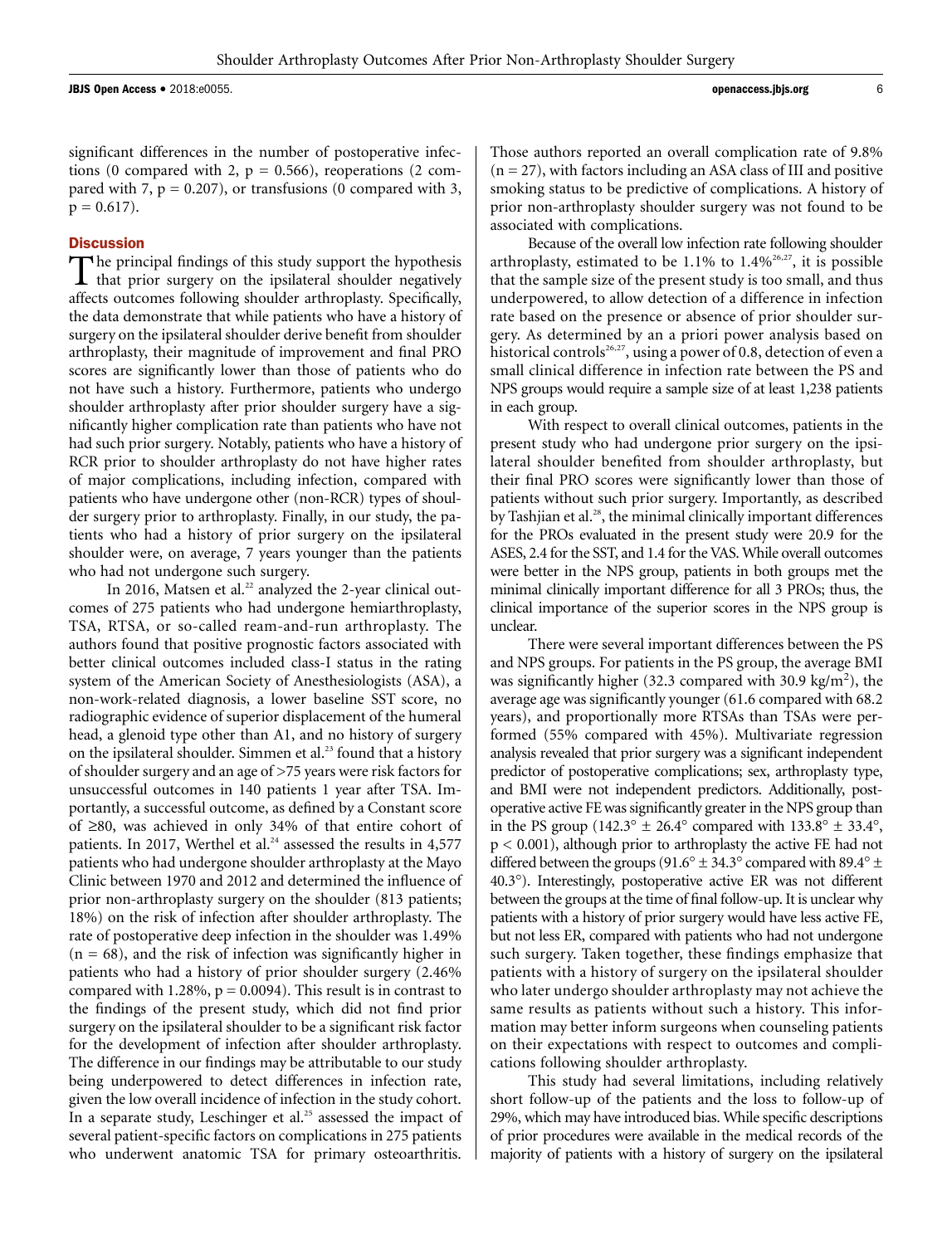**JBJS Open Access •** 2018:e0055. **and 2018: and 2018: and 2018: and 2018: and 2018: and 2018: and 2018: and 2018: and 2018: and 2018: and 2018: and 2018: and 2018: and 2018: and 2018: and 2018** 

shoulder, "other" arthroscopic procedures accounted for nearly one-third of the prior operations, and thus a more detailed analysis of the impact of these earlier procedures could not be performed. In addition, for some patients procedures such as RCR were listed, but the record did not state if the procedure was performed arthroscopically or open. For these reasons, we were unable to compare the impact of prior open procedures with that of arthroscopic surgery in the PS group. No single category of prior surgery was found to negatively impact outcomes or complications in our study. Similarly, due to vague reporting of the details of prior surgery in many of the medical records, we were unable to analyze the impact of the timing of prior surgery on outcomes following arthroplasty; such information might be helpful in counseling patients.

In conclusion, patients who have undergone prior surgery on the ipsilateral shoulder derive benefit from shoulder arthroplasty, but compared with patients who do not have such a history they are significantly younger and their magnitude of improvement and final scores are significantly lower. This information can be used to counsel patients about expected outcomes following shoulder arthroplasty.  $\blacksquare$ 

Rachel M. Frank, MD<sup>1</sup> Simon Lee, MD, MPH2 Shelby Sumner, MPH<sup>3</sup> Justin Griffin, MD<sup>4</sup> Timothy Leroux, MD5

1. Jain NB, Yamaguchi K. The contribution of reverse shoulder arthroplasty to utilization of primary shoulder arthroplasty. J Shoulder Elbow Surg. 2014 Dec;23(12): 1905-12. Epub 2014 Oct 7.

2. Kim SH, Wise BL, Zhang Y, Szabo RM. Increasing incidence of shoulder arthroplasty in the United States. J Bone Joint Surg Am. 2011 Dec 21;93(24):2249-54. 3. Padegimas EM, Maltenfort M, Lazarus MD, Ramsey ML, Williams GR, Namdari S. Future patient demand for shoulder arthroplasty by younger patients: national projections. Clin Orthop Relat Res. 2015 Jun;473(6):1860-7. Epub 2015 Mar 11.

4. Schwartz BE, Savin DD, Youderian AR, Mossad D, Goldberg BA. National trends and perioperative outcomes in primary and revision total shoulder arthroplasty: trends in total shoulder arthroplasty. Int Orthop. 2015 Feb;39(2):271-6. Epub 2014 Dec 6.

5. Trofa D, Rajaee SS, Smith EL. Nationwide trends in total shoulder arthroplasty and hemiarthroplasty for osteoarthritis. Am J Orthop (Belle Mead NJ). 2014 Apr; 43(4):166-72.

6. Carter MJ, Mikuls TR, Nayak S, Fehringer EV, Michaud K. Impact of total shoulder arthroplasty on generic and shoulder-specific health-related quality-of-life measures: a systematic literature review and meta-analysis. J Bone Joint Surg Am. 2012 Sep 5; 94(17):e127.

7. Kiet TK, Feeley BT, Naimark M, Gajiu T, Hall SL, Chung TT, Ma CB. Outcomes after shoulder replacement: comparison between reverse and anatomic total shoulder arthroplasty. J Shoulder Elbow Surg. 2015 Feb;24(2):179-85. Epub 2014 Sep 9.

8. Leschinger T, Raiss P, Loew M, Zeifang F. Predictors of medium-term clinical outcomes after total shoulder arthroplasty. Arch Orthop Trauma Surg. 2017 Feb; 137(2):187-93. Epub 2016 Dec 7.

9. Charles R, LaTulip S, Goulet JA, Pour AE. Previous arthroscopic repair of femoroacetabular impingement does not affect outcomes of total hip arthroplasty. Int Orthop. 2017 Jun;41(6):1125-9. Epub 2016 Oct 26.

10. Haughom BD, Plummer DR, Hellman MD, Nho SJ, Rosenberg AG, Della Valle CJ. Does hip arthroscopy affect the outcomes of a subsequent total hip arthroplasty? J Arthroplasty. 2016 Jul;31(7):1516-8. Epub 2016 Jan 21.

Nikhil N. Verma, MD<sup>6</sup> Brian J. Cole, MD, MBA6 Gregory P. Nicholson, MD<sup>6</sup> Anthony A. Romeo, MD<sup>7</sup>

<sup>1</sup>Department of Orthopaedic Surgery, University of Colorado School of Medicine, Boulder, Colorado

2 Department of Orthopaedic Surgery, University of Michigan, Ann Arbor, Michigan

3 Department of Orthopaedic Surgery, Northwestern University, Evanston, Illinois

4 Jordan-Young Institute, Virginia Beach, Virginia

5 Department of Surgery, University of Toronto, Toronto, Ontario, Canada

6 Department of Orthopaedic Surgery, Rush University Medical Center, Chicago, Illinois

7Rothman Institute, New York, NY

E-mail address for R.M. Frank: Rachel.frank@ucdenver.edu

ORCID iD for R.M. Frank: 0000-0002-1120-0521 ORCID iD for S. Lee: 0000-0002-3378-9605 ORCID iD for S. Sumner: 0000-0003-2711-4852 ORCID iD for J. Griffin: 0000-0002-1234-9889 ORCID iD for T. Leroux: 0000-0002-5417-2372 ORCID iD for N.N. Verma: 0000-0001-9875-2769 ORCID iD for B.J. Cole: 0000-0002-4006-2113 ORCID iD for G.P. Nicholson: 0000-0002-3975-1958 ORCID iD for A.A. Romeo: 0000-0003-4848-3411

#### **References**

11. Morag G, Kulidjian A, Zalzal P, Shasha N, Gross AE, Backstein D. Total knee replacement in previous recipients of fresh osteochondral allograft transplants. J Bone Joint Surg Am. 2006 Mar;88(3):541-6.

12. Pearse AJ, Hooper GJ, Rothwell A, Frampton C. Survival and functional outcome after revision of a unicompartmental to a total knee replacement: the New Zealand National Joint Registry. J Bone Joint Surg Br. 2010 Apr;92(4):508-12.

13. Piedade SR, Pinaroli A, Servien E, Neyret P. Is previous knee arthroscopy related to worse results in primary total knee arthroplasty? Knee Surg Sports Traumatol Arthrosc. 2009 Apr;17(4):328-33. Epub 2008 Dec 20.

14. Piedade SR, Pinaroli A, Servien E, Neyret P. TKA outcomes after prior bone and soft tissue knee surgery. Knee Surg Sports Traumatol Arthrosc. 2013 Dec;21(12): 2737-43. Epub 2012 Jul 25.

15. Preston S, Howard J, Naudie D, Somerville L, McAuley J. Total knee arthroplasty after high tibial osteotomy: no differences between medial and lateral osteotomy approaches. Clin Orthop Relat Res. 2014 Jan;472(1):105-10.

16. Ramappa M, Anand S, Jennings A. Total knee replacement following high tibial osteotomy versus total knee replacement without high tibial osteotomy: a systematic review and meta analysis. Arch Orthop Trauma Surg. 2013 Nov;133(11): 1587-93.

17. Spencer-Gardner LS, Camp CL, Martin JR, Sierra RJ, Trousdale RT, Krych AJ. Does prior surgery for femoroacetabular impingement compromise hip arthroplasty outcomes? J Arthroplasty. 2016 Sep;31(9):1899-903. Epub 2016 Feb 24.

18. Frank RM, Della Valle CJ, Plummer DR, Chalmers PN, Cole BJ. Does prior cartilage restoration impact outcomes following knee arthroplasty? Orthop Clin North Am. 2017 Jul;48(3):265-73. Epub 2017 Apr 5.

19. Colvin AC, Egorova N, Harrison AK, Moskowitz A, Flatow EL. National trends in rotator cuff repair. J Bone Joint Surg Am. 2012 Feb 1;94(3):227-33.

20. Frank RM, Chalmers PN, Moric M, Leroux T, Provencher MT, Romeo AA. Incidence and trends of shoulder stabilization in the United States. Presented at the 2016 French Arthroscopy Society Annual Meeting; 2016 Dec 1; Paris, France. Poster no. 8334.